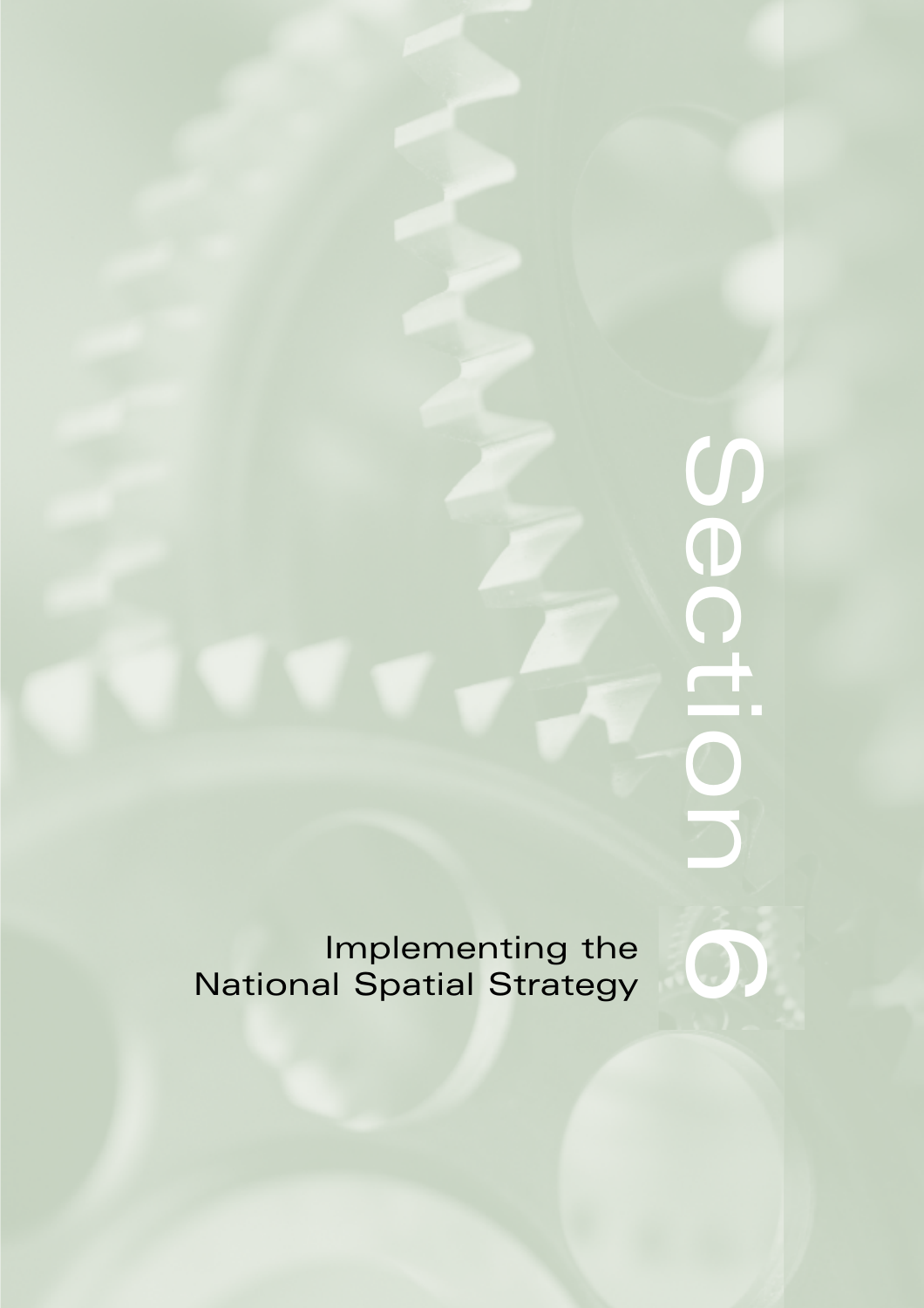- 
- 
- 
- 
- 
- 
- 
- 
- 

The activities of many organisations in the public and private sector whose policies, programmes and decisions significantly influence spatial development must be integrated in order to achieve the NSS objective of more balanced regional development.

These organisations include

- Government, including government departments
- agencies of Government, particularly those involved with development promotion and physical or social infrastructure provision, i.e. the enterprise development agencies, National Roads Authority, Higher Education Authority etc
- regional assemblies, regional and local authorities and city and county development boards (CDBs)
- the private sector, including infrastructure providers in that sector.

Integrating the activities of the various organisations will require

- the establishment of a clear driving force at Government level to bring those involved together to implement the NSS
- integration of the policy approach of the NSS into the plans and programmes of various public bodies, giving them clear targets and responsibilities
- the development of reliable systems of monitoring, communication and support to underpin the implementation process
- early preparation of regional planning guidelines which will be crucial in ensuring the implementation of the Strategy.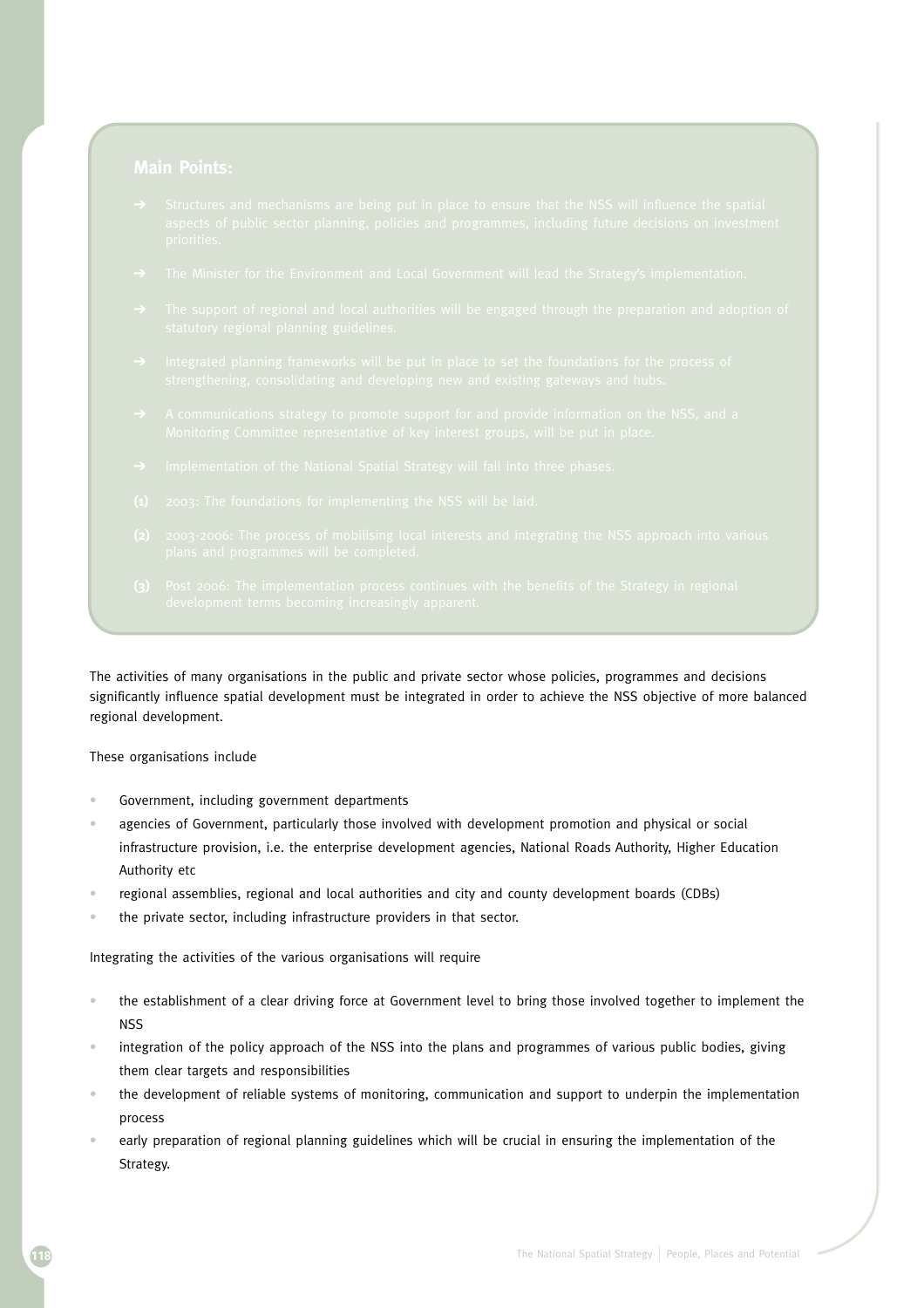Plans setting out the actions needed to deliver more balanced regional development must be agreed and they must specify what needs to be done, when it must be done and who will do it.

# **6.1** What Must be Done

There are a number of overall priorities in implementing the NSS.

- (1) Implementation of the current National Development Plan will be a key step towards balanced regional development.
- (2) The gateways identified in the National Development Plan have an established dynamic that is driving development in their associated regions and needs to be supported. The land use and transport frameworks that have been put in place in Cork and that are being put in place in the other gateways of Galway, Limerick and Waterford must be implemented.
- (3) Partnerships between local and national government and the private sector should be established to facilitate planning for the future roles of the new gateways proposed by the NSS.
- (4) Local and regional authorities have a key role, with the support of government and the private sector, in activating the roles identified for hubs, other towns, villages and rural areas in achieving balanced regional development. They must arrange for the timely preparation and implementation of regional guidelines, development plans and integrated spatial planning frameworks that are consistent with the NSS.

Taking these overall priorities, the specific actions that need to be put in train arising from the Government's decision to implement the NSS are set out below.

### **6.1.1** Establishing a Driving Force

Establishing a driving force behind the NSS means (a) Government underpinning its status and mandating its full implementation, (b) embedding it in the programmes of all relevant departments and agencies, and (c) assigning clear responsibility for supporting its delivery. Specifically, the Government has made the following decisions.

- Relevant public sector policies and programmes will have to be consistent with the NSS and will be required to demonstrate such consistency.
- The Cabinet Sub-Committee on Housing, Infrastructure and Public Private Partnerships will monitor the implementation of the NSS.
- Government departments and agencies will put structures and mechanisms in place to support the NSS and ensure it is embedded in their policies and programmes. They will report to the Cabinet Sub-Committee as required.
- The Minister for the Environment and Local Government will be responsible for leading the implementation of the NSS, through establishing and supporting the necessary interaction, monitoring and other mechanisms to ensure consistency between the NSS and the spatial aspects of relevant public policies and programmes.
- The Department of the Environment and Local Government will establish a Committee representing all relevant departments to support implementation of the NSS.
- The Department of the Environment and Local Government will establish a clearly identifiable contact point for other departments, agencies and the private sector to access information regarding this Strategy and to service the implementation process.
- The NSS will be given any statutory support it requires. The Minister for the Environment and Local Government will, therefore, consider the need for legislative provisions to support the NSS itself, to require consistency between the NSS and other relevant plans and programmes, and to supplement current provisions in planning legislation. As a first step, the provisions of the Planning and Development Act 2000 will require that this Strategy be integrated with regional planning guidelines and county and city development plans.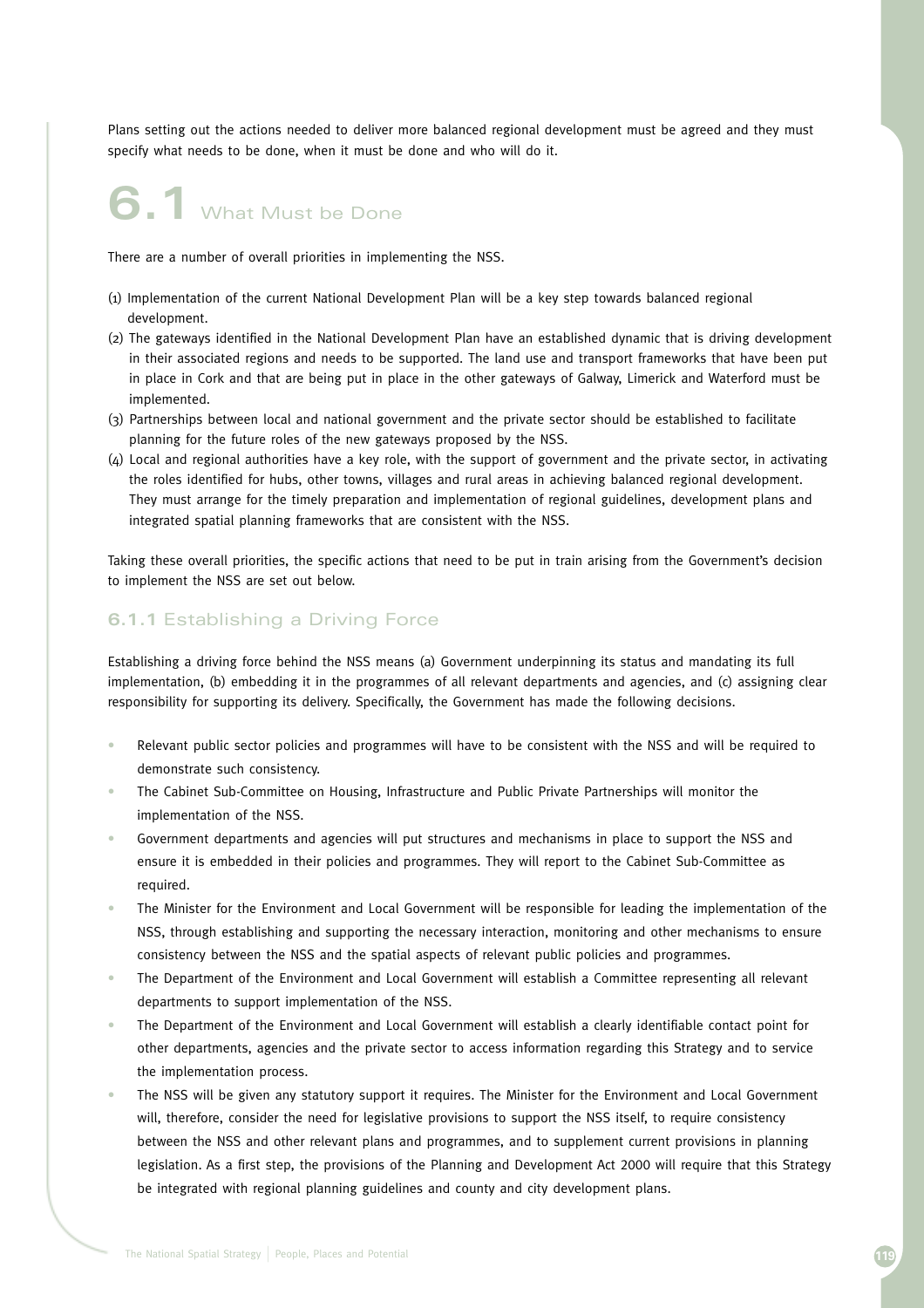• Regional and local authorities will be required to implement the NSS, especially through regional planning guidelines and local development plans and strategies, which will have to be consistent with the NSS and will be required to demonstrate such consistency.

These measures reflect the strong commitment by Government to the NSS. This commitment, together with the greater certainty of direction provided by the Strategy, establishes a basis for the private sector to participate fully in achieving the objectives of the Strategy and to respond to it in bringing forward its own investment proposals.

## **6.1.2** Integration with Other Plans, Policies and Programmes

To support and develop the approach set out in the NSS, the following actions will be taken.

Government departments and agencies will establish mechanisms to ensure and demonstrate that their policies and plans are consistent with the NSS.

Regional authorities will immediately commence the preparation of regional planning guidelines under the Planning and Development Act 2000 to give effect to the NSS at regional level. These guidelines will draw on relevant local plans and strategies such as city and county development board strategies. This will offer an opportunity for further consultations with all relevant parties as to the basis on which NSS policies are elaborated at regional level. The Department of the Environment and Local Government will support regional authorities in this work.

Implementation of the NSS will be an important factor in the prioritisation by Government of capital investment, and in allocations by Ministers of the sectoral levels of investment decided on by the Government.

The NSS will be a key input into the 2003 mid-term review of the National Development Plan, focusing in particular on the development of the identified gateways. The NSS will also be a key element in the identification of investment priorities in the post-NDP period and in the development of any future investment frameworks.

Integrated spatial planning frameworks, including land-use and transportation elements, will be prepared and adopted by the local authorities or combinations of authorities responsible for the development of new gateways and hubs. Integrated spatial planning frameworks for existing gateways that are in the course of preparation will be completed and adopted.

The Government will take full account of the NSS in moving forward the progressive decentralisation of Government offices and agencies.

The Department of the Environment and Local Government will co-ordinate and pursue the cross-border spatial cooperation aspects of the Strategy's implementation. Relevant departments and agencies will pursue the implementation of these cross-border aspects within the co-ordination context provided by the Department of the Environment and Local Government.

The test for consistency between relevant plans and programmes and the NSS will rest on the extent to which they support and foster balanced spatial development. This includes the achievement of critical mass in the gateways and hubs to lead the drive towards more balanced development.

### **6.1.3** National Spatial Data Infrastructure

A National Spatial Data Infrastructure (NSDI) is generally recognised to consist of the technology, policies, standards, human resources and related activities necessary to acquire, process, distribute, use, maintain and preserve spatial data. The Government has committed to developing a National Spatial Data Infrastructure in its *New Connections Action Plan on the Information Society* (section 3.2.10).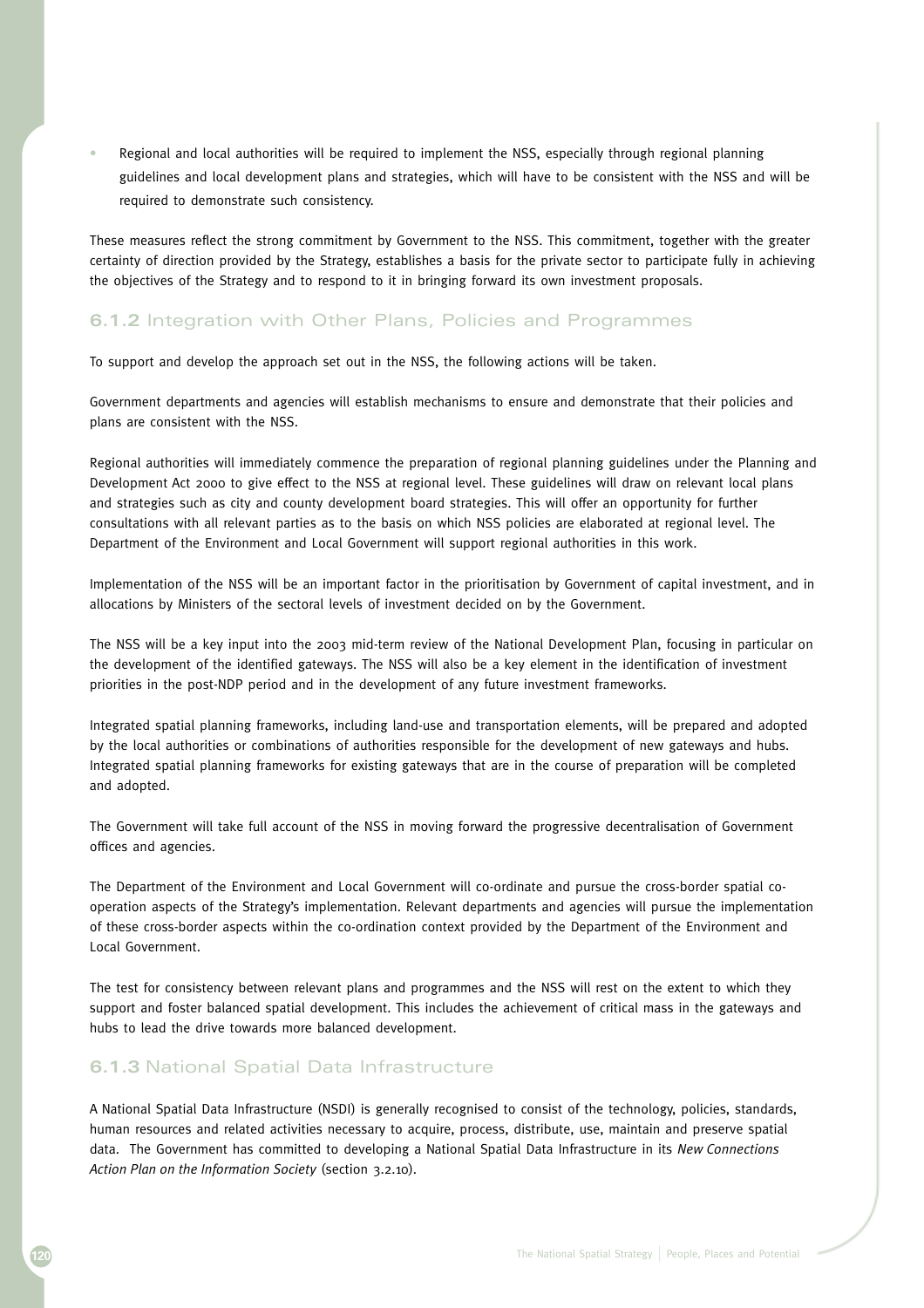The benefits of an NSDI are seen as being

Facilitating the efficient collection, sharing and dissemination of spatial data amongst all levels of government institutions, as well as the public and private sectors, to address issues affecting the State's physical, economic and social well-being.

Improving the quality of spatial data through ensuring a co-ordinated approach for developing spatial data standards applying to collecting, maintaining, distributing, using and preserving data.

Enabling cost effective public and private policy development, management and operations through the use of consistent standards.

The establishment of the National Spatial Data Infrastructure will support the implementation of this Strategy by enhancing the collection, availability and usability of spatial information.

### **6.1.4** Role of Regional and Local Authorities

This Strategy sets out an overall national spatial framework. In addition to providing a framework for the actions of government, its agencies and the private sector, the key to its implementation lies in the actions of regional and local authorities. Successful local implementation will depend on the putting in place by these authorities of the necessary planning guidelines, development plans and local plans, including joint plans where appropriate, based on the legislative provisions contained in the Planning and Development Act 2000. These guidelines and plans must support the NSS in a way that is consistent with the Strategy and demonstrates such consistency.

### **6.1.5** Communications

A communications strategy to promote support for the NSS, provide information on progress in its implementation and promote participation by public bodies, interest groups and the general public in achieving the objectives of the NSS, will be developed and implemented by the Department of the Environment and Local Government.

### **6.1.6** Consultation, Participation and Monitoring

A Monitoring Committee representative of key interests, including government departments and state agencies, the social partners, the private sector, regional and local authorities and other relevant bodies, will be put in place by the Department of the Environment and Local Government. This committee will facilitate consultation with and participation of relevant interests in monitoring progress on the implementation of the Strategy.

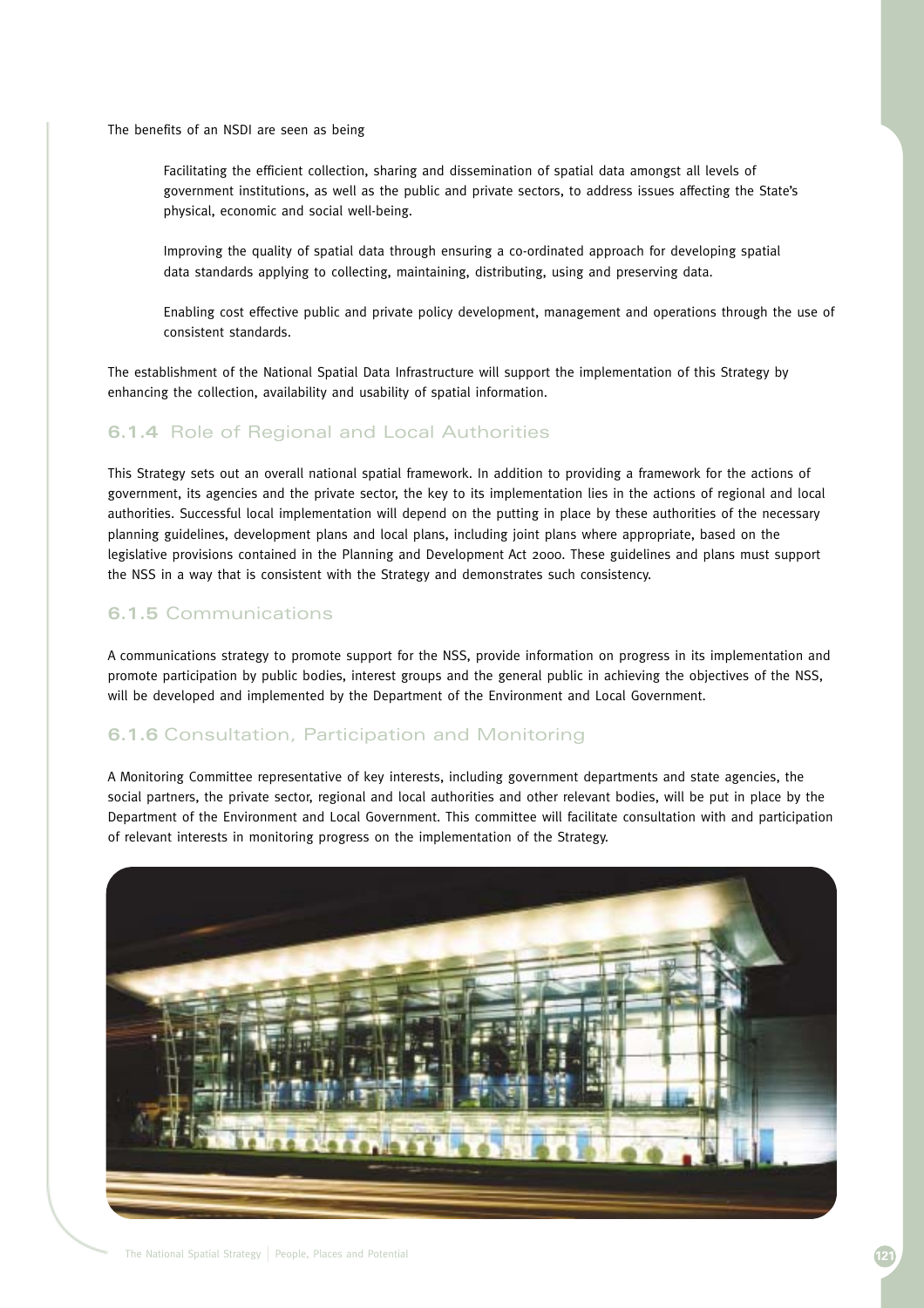Monitoring arrangements for the NSS and appropriate performance indicators will be developed by the Department of the Environment and Local Government in consultation with relevant bodies such as the NDP/CSF Evaluation Unit of the Department of Finance, CSO, ESRI, NESC and Forfás. Periodic reports to Government will be prepared in relation to progress being made in the implementation of the NSS.

**6.2** A Timetable for implementation

The NSS provides a robust and realistic framework for achieving balanced regional development. Initiating and consolidating the implementation of the National Spatial Strategy will fall into three phases.

*(1) 2003.* The foundations for implementing the NSS will be laid. This will include

- mobilising regional and local authorities and county/city development boards to support and implement the spatial policies and the spatial structure of the NSS, especially through the preparation of regional planning guidelines
- Departments and agencies taking the necessary action to reflect the NSS approach within the spatial aspects of their own plans and programmes
- deciding if further legislation to support the NSS is needed and if so enacting this legislation
- inputting to the mid-term review of the National Development Plan, with a particular focus on the development of the identified gateways.

*(2) 2003-2006.* The process of integrating the NSS approach into other plans and programmes will be completed, as will the process of mobilising local interests to work with and develop the NSS approach. In particular, this will include

- adopting and promoting integrated spatial development frameworks for the gateways, and local development frameworks for the hubs, to address socio-economic and physical development within the NSS timeframe
- identifying the types of policy priorities and supports necessary to sustain progress towards balanced regional development in the period following the current NDP.

*(3) Post 2006.* The spatial policy approach set out in the NSS will by this time be firmly rooted as a result of the measures put in place in the previous phases. The process of implementation will continue, with the benefits of the NSS becoming increasingly apparent and real, particularly as the Strategy comes to have a major influence on future planning and investment strategies.

# **6.3** Statutory Support

The Government is committed to ensuring that the NSS has any statutory support it requires. The Department of the Environment and Local Government will, therefore, consider the form of statutory support required to ensure that the NSS is fully reflected in relevant plans and programmes of government departments, agencies, regional and local authorities. In considering this, account will be taken of the existing statutory provisions relating to the planning functions of regional and local authorities.

Under current provisions, the Planning and Development Act 2000 provides that county and city development plans will in so far as is practicable, be consistent with such national plans, policies or strategies as the Minister for the Environment and Local Government determines relate to proper planning and sustainable development. A planning authority must also have regard to any current regional planning guidelines when making and adopting a development plan. The Act also provides that a local area plan must be consistent with the relevant city or county development plan.

With regard to regional planning guidelines, the Act gives regional authorities specific powers to prepare regional planning guidelines. It lists issues which guidelines may cover and provides that, when making guidelines, regional authorities must, take account of any relevant policies or objectives of the Government or a Minister of the Government.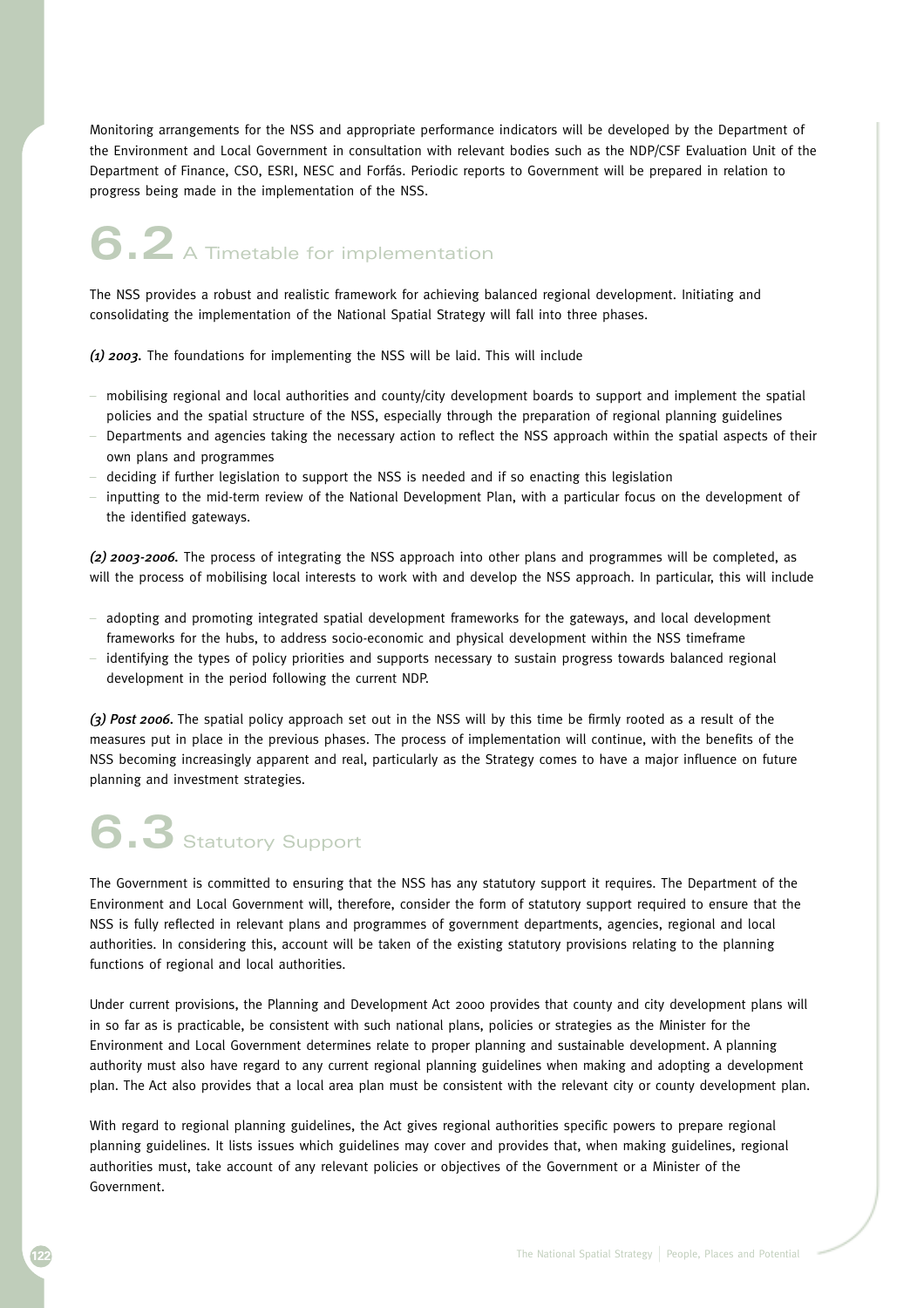Such policies or objectives include any national plans, policies or strategies specified by the Minister for the Environment and Local Government to be of relevance to the determination of strategic planning policies. As a first step, pending consideration of the need for any further legislative provisions, the Minister for the Environment and Local Government will apply the provisions in the Planning and Development Act 2000 to

- specify that regional authorities in making regional planning guidelines must take account of the National Spatial Strategy
- determine that city and county development plans must, as far as is practicable, be consistent with the National Spatial Strategy.

The NSS is a long-term framework. It will take some time to ensure that other plans and strategies are aligned with its overall direction. However, as current plans and strategies of public bodies come up for review and as new plans or strategies are embarked upon, they must take full account of the provisions of the NSS.

The Strategic Planning Guidelines for the Greater Dublin Area were prepared in 1999 before the NSS. The adoption of the NSS means that a review of these Strategic Planning Guidelines must now be undertaken to consider any adjustments necessary to ensure that they are in line with this overarching framework for national spatial development. That review should also evaluate the implementation of the existing guidelines and assess how effective they have been in achieving their stated objectives.

# **6.4** Gateways and Hubs – What Happens Next

The NSS is a call for action by all relevant stakeholders to work in partnership and with enthusiasm to achieve an enhanced role for gateways, hubs and their broader regions. The focus for immediate action must lie in establishing consensus on integrated spatial frameworks for land use, planning, urban design, transport and public service delivery. Such frameworks should allocate specific roles to existing agencies for delivering the aspects of the framework for which they are responsible. Local authorities have primary responsibility for driving the preparation of these frameworks and translating their provisions into statutory development plans that will guide the development process through the planning system.

The strategies should focus on the practical realisation of the gateway or hub. In some cases, more than one local authority may be involved. However, provision has been made in the Planning and Development Act 2000 and in the Local Government Act 2001 for the preparation of joint plans and the use of joint committees between adjacent local authorities to address cross boundary issues, including transportation issues. Regional authorities, in co-operation with the local authorities and city and county development boards in different areas, also have a role to play. An illustration of the key steps to be taken to realise the vision for any particular gateway or hub would include

- mobilisation of the appropriate civic, business and community interests to establish a consensus on the objectives for the gateway or hub and future development issues
- production of the appropriate strategies to guide development under a variety of headings including planning, land-use and transport, urban design frameworks, and business plans
- identification and commitment to key actions, engagement of agencies responsible and agreement on timescales for implementation.

The development and implementation of future national investment proposals will provide opportunities for local authorities and other partners, such as the private sector and local interest groups, to mobilise around the NSS proposals relating to the development of the gateways and hubs. The process of mobilisation will be critical to establish local consensus and commitment to the integrated spatial planning frameworks for the gateways and hubs.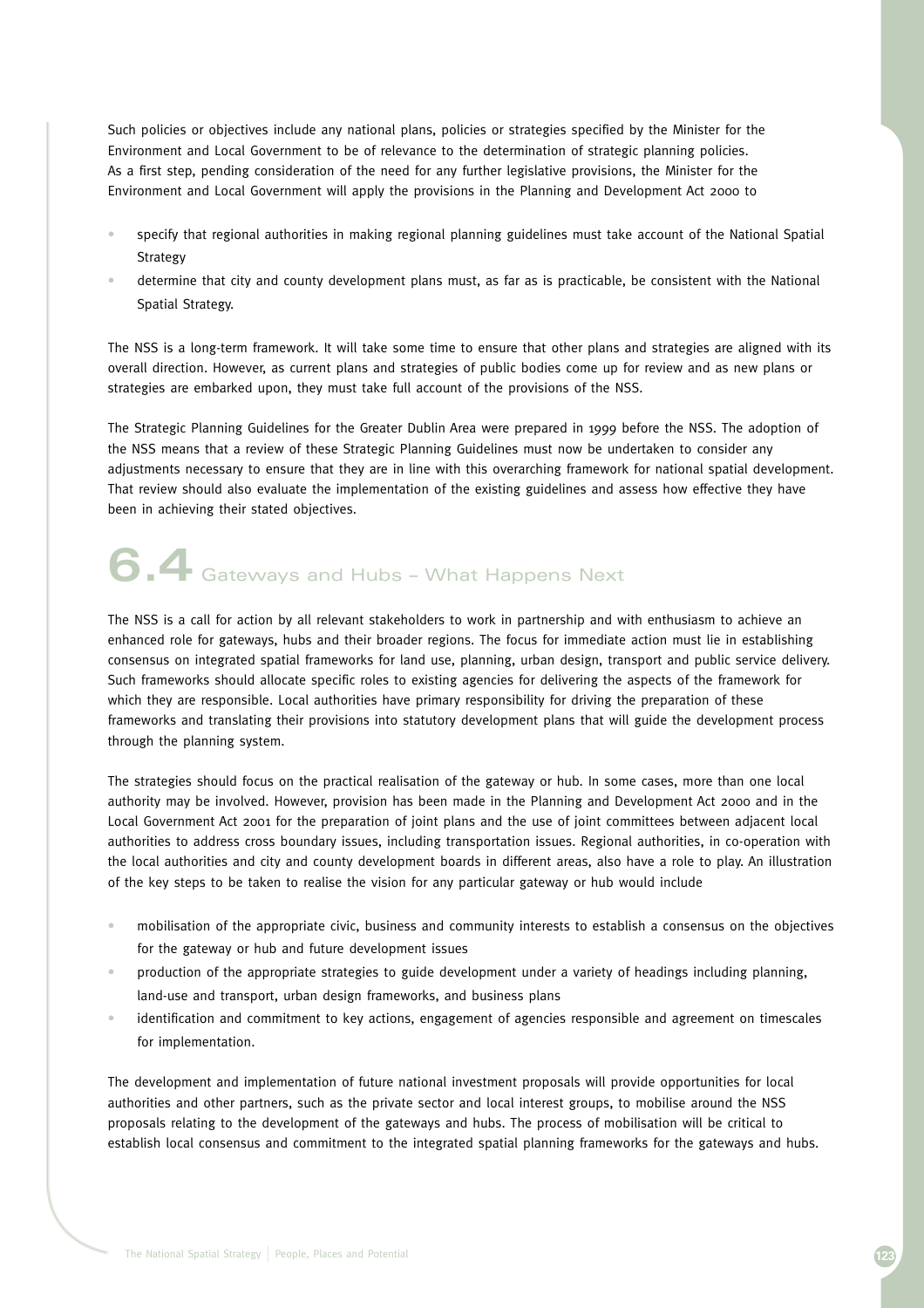### **Facilitating Urban Networks**

To support the effective functioning of two or three towns as a linked gateway or hub, the relevant local authorities at the county and town level with functions in relation to the town will need to collaborate. This will require the integration of their development strategies as they relate to the towns concerned and their surrounding catchment areas to achieve the critical mass needed to drive national and regional development.

The initial focus should be on developing strategies for the complementary development of the towns in the network. These strategies should be developed in partnership between the relevant local authorities supported by the city and county development boards, other agencies as well as business and community interests. The strategies for urban networks should focus on harnessing and extending the strengths of the towns involved, their individual and complementary capabilities and their potential for economic development. The following approach should be used.

Joint development groups of a manageable size should be established between the relevant local, regional and government bodies, in partnership with local elected representatives and community interests.

The development frameworks for the urban network should be prepared on a partnership basis to

- identify the particular strengths and weaknesses of individual towns
- allocate particular development roles to particular towns in terms of employment, housing, entertainment, education, culture and heritage etc
- develop policy for appropriate land uses in the areas between towns taking account of the housing and green structure policies set out in Section 5
- prepare proposals for the complementary physical, economic and social development of the individual towns taking account of their identified roles
- identify the key actions, agencies responsible and timescales for implementation
- prepare proposals for the augmentation of physical and other connections between individual towns and throughout the area concerned, taking account of practical, operational and spatial considerations
- adjust or review local development plans as necessary

The feasibility of putting financial and other arrangements in place which offer real incentives for the relevant authorities to work in partnership for mutual benefit should be explored by those authorities.